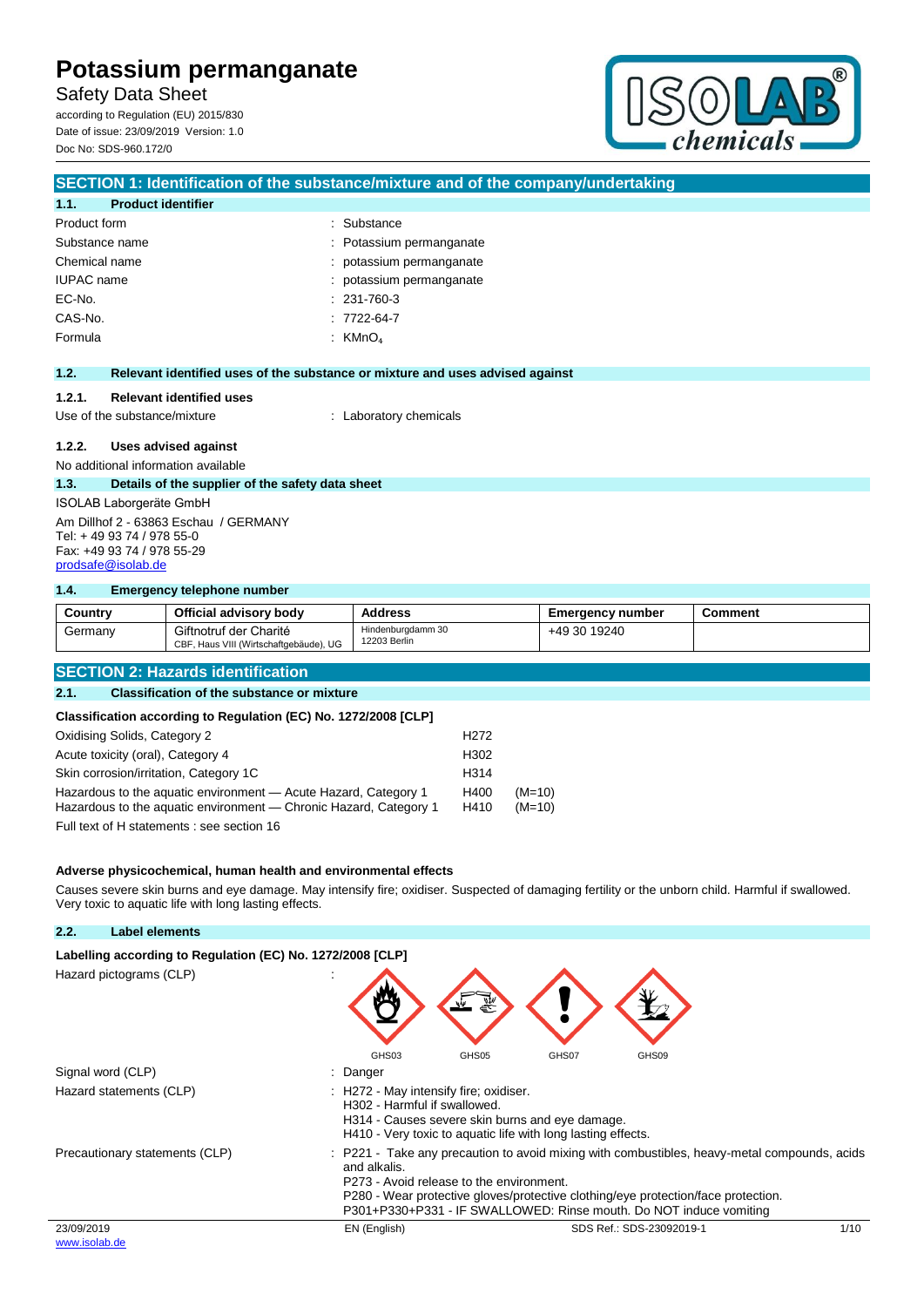Safety Data Sheet

according to Regulation (EU) 2015/830 Date of issue: 23/09/2019 Version: 1.0 Doc No: SDS-960.172/0



P305+P351+P338 - IF IN EYES: Rinse cautiously with water for several minutes. Remove contact lenses, if present and easy to do. Continue rinsing. P308+P310 - IF exposed or concerned: Immediately call a POISON CENTER or call a doctor/physician

### **2.3. Other hazards**

No additional information available

| <b>SECTION 3: Composition/information on ingredients</b> |                                                                          |                  |  |  |
|----------------------------------------------------------|--------------------------------------------------------------------------|------------------|--|--|
| 3.1.<br><b>Substances</b>                                |                                                                          |                  |  |  |
| Substance type<br>Mono-constituent                       |                                                                          |                  |  |  |
| <b>Name</b>                                              | <b>Product identifier</b>                                                | Conc.<br>(% w/w) |  |  |
| Potassium permanganate                                   | (CAS-No.) 7722-64-7<br>(EC-No.) 231-760-3<br>(EC Index-No.) 025-002-00-9 | $>= 99$          |  |  |

Full text of H-statements: see section 16

#### **3.2. Mixtures**

Not applicable

|                           | <b>SECTION 4: First aid measures</b>                        |                                                                                                                                                                                                                                                                                                                                                                                                                                                   |
|---------------------------|-------------------------------------------------------------|---------------------------------------------------------------------------------------------------------------------------------------------------------------------------------------------------------------------------------------------------------------------------------------------------------------------------------------------------------------------------------------------------------------------------------------------------|
| 4.1.                      | <b>Description of first aid measures</b>                    |                                                                                                                                                                                                                                                                                                                                                                                                                                                   |
|                           | First-aid measures general                                  | Call a physician immediately. Never give anything by mouth to an unconscious person. People<br>with over sensibility problems are not allowed to work or be exposed to the product. In all cases<br>of doubt, or when symptoms persist, seek medical attention.                                                                                                                                                                                   |
|                           | First-aid measures after inhalation                         | Remove person to fresh air and keep comfortable for breathing.                                                                                                                                                                                                                                                                                                                                                                                    |
|                           | First-aid measures after skin contact                       | Wash skin with plenty of water. Take off immediately all contaminated clothing. Call a physician<br>immediately.                                                                                                                                                                                                                                                                                                                                  |
|                           | First-aid measures after eye contact                        | Rinse eyes with water as a precaution. Rinse cautiously with water for several minutes.<br>Remove contact lenses, if present and easy to do. Continue rinsing. If eye irritation persists:<br>Get medical advice/attention. Call a physician immediately.                                                                                                                                                                                         |
|                           | First-aid measures after ingestion                          | Rinse mouth. Do not induce vomiting. Call a physician immediately. Call a poison center or a<br>doctor if you feel unwell.                                                                                                                                                                                                                                                                                                                        |
| 4.2.                      | Most important symptoms and effects, both acute and delayed |                                                                                                                                                                                                                                                                                                                                                                                                                                                   |
|                           | Symptoms/effects after skin contact                         | : Burns.                                                                                                                                                                                                                                                                                                                                                                                                                                          |
|                           | Symptoms/effects after eye contact                          | Serious damage to eyes.                                                                                                                                                                                                                                                                                                                                                                                                                           |
|                           | Symptoms/effects after ingestion                            | Burns.                                                                                                                                                                                                                                                                                                                                                                                                                                            |
| 4.3.                      |                                                             | Indication of any immediate medical attention and special treatment needed                                                                                                                                                                                                                                                                                                                                                                        |
|                           | Treat symptomatically.                                      |                                                                                                                                                                                                                                                                                                                                                                                                                                                   |
|                           | <b>SECTION 5: Firefighting measures</b>                     |                                                                                                                                                                                                                                                                                                                                                                                                                                                   |
| 5.1.                      | <b>Extinguishing media</b>                                  |                                                                                                                                                                                                                                                                                                                                                                                                                                                   |
|                           | Suitable extinguishing media                                | : Water spray. dry chemical powder, alcohol-resistant foam, carbon dioxide (CO2).                                                                                                                                                                                                                                                                                                                                                                 |
|                           | Unsuitable extinguishing media                              | : Strong water jet.                                                                                                                                                                                                                                                                                                                                                                                                                               |
| 5.2.                      | Special hazards arising from the substance or mixture       |                                                                                                                                                                                                                                                                                                                                                                                                                                                   |
| Fire hazard               |                                                             | : May intensify fire; oxidiser.                                                                                                                                                                                                                                                                                                                                                                                                                   |
|                           | Reactivity in case of fire                                  | At high temperature may liberate dangerous gases.                                                                                                                                                                                                                                                                                                                                                                                                 |
| fire                      | Hazardous decomposition products in case of                 | Toxic fumes may be released.                                                                                                                                                                                                                                                                                                                                                                                                                      |
| 5.3.                      | <b>Advice for firefighters</b>                              |                                                                                                                                                                                                                                                                                                                                                                                                                                                   |
|                           | Precautionary measures fire                                 | Approach from upwind. Use water spray or fog for cooling exposed containers. Keep away from<br>combustible materials.                                                                                                                                                                                                                                                                                                                             |
| Firefighting instructions |                                                             | Use water spray or fog for cooling exposed containers. Cool adjacent tanks / containers /<br>drums with water jet. Do not allow water to enter the vessels, a violent reaction may occur. Do<br>not enter fire area without proper protective equipment, including respiratory protection.<br>Exercise caution when fighting any chemical fire. Keep upwind. In case of fire: Evacuate area.<br>Fight fire remotely due to the risk of explosion. |

apparatus. Complete protective clothing.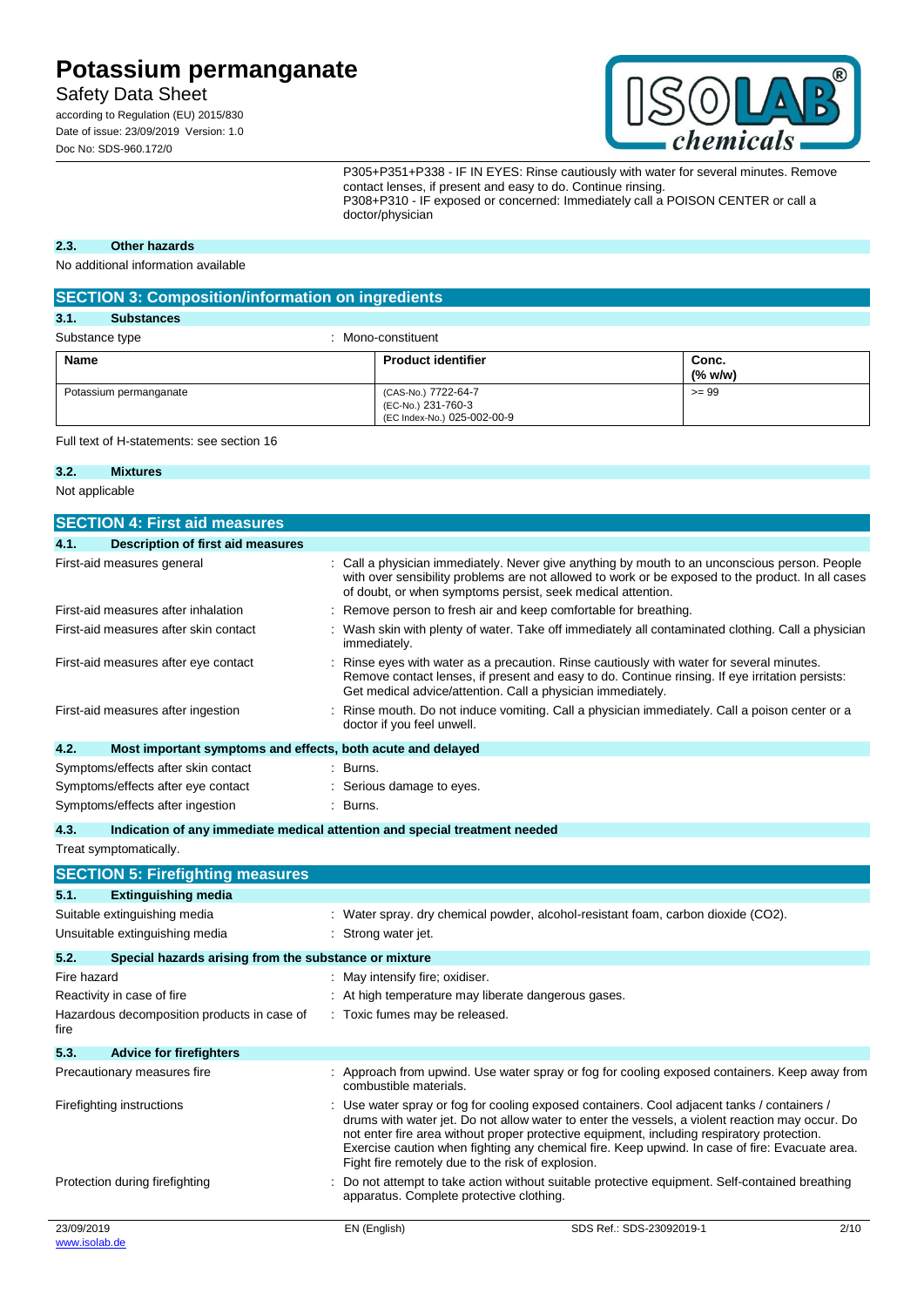Safety Data Sheet

according to Regulation (EU) 2015/830 Date of issue: 23/09/2019 Version: 1.0 Doc No: SDS-960.172/0



Other information **interpretation** : High temperature decomposition products are harmful by inhalation. Inhalation of vapour can cause breathing difficulties.

|                 | <b>SECTION 6: Accidental release measures</b>                       |                                                                                                                                                                                                                                                                                                                                                                                                     |
|-----------------|---------------------------------------------------------------------|-----------------------------------------------------------------------------------------------------------------------------------------------------------------------------------------------------------------------------------------------------------------------------------------------------------------------------------------------------------------------------------------------------|
| 6.1.            | Personal precautions, protective equipment and emergency procedures |                                                                                                                                                                                                                                                                                                                                                                                                     |
|                 | General measures                                                    | Eliminate every possible source of ignition. Access forbidden to unauthorised personnel. Use<br>protective clothing. Prevent from entering sewers, basements and workpits, or any place where<br>its accumulation can be dangerous. Notify authorities if product enters sewers or public waters.<br>Use care in walking on spilled material. Do not inhale vapour.                                 |
| 6.1.1.          | For non-emergency personnel                                         |                                                                                                                                                                                                                                                                                                                                                                                                     |
|                 | Protective equipment                                                | : Wear recommended personal protective equipment. Dust formation: dust mask. Wear suitable<br>protective clothing, gloves and eye or face protection.                                                                                                                                                                                                                                               |
|                 | Emergency procedures                                                | : Ventilate spillage area. Avoid contact with skin and eyes. Do not breathe<br>dust/fume/gas/mist/vapours/spray. No open flames, no sparks, and no smoking. Do not touch<br>or walk on the spilled product. Evacuate unnecessary personnel. Mark out the contaminated<br>area with signs and prevent access to unauthorized personnel.                                                              |
|                 | Measures in case of dust release                                    | : In case of dust production: protective goggles. Dust mask. In case of vapour formation use<br>adequate respirator.                                                                                                                                                                                                                                                                                |
| 6.1.2.          | For emergency responders                                            |                                                                                                                                                                                                                                                                                                                                                                                                     |
|                 | Protective equipment                                                | : Do not attempt to take action without suitable protective equipment. For further information<br>refer to section 8: "Exposure controls/personal protection". Only qualified personnel equipped<br>with suitable protective equipment may intervene. Wear suitable protective clothing, gloves and<br>eye/face protection.                                                                         |
|                 | <b>Emergency procedures</b>                                         | : Avoid contact with skin and eyes. Do not touch spilled material. Evacuate unnecessary<br>personnel. Keep away from combustible material. Keep public away from danger area. Prevent<br>from entering sewers, basements and workpits, or any place where its accumulation can be<br>dangerous. Ventilate area. Stop leak if safe to do so.                                                         |
| 6.2.            | <b>Environmental precautions</b>                                    |                                                                                                                                                                                                                                                                                                                                                                                                     |
|                 |                                                                     | Avoid release to the environment. Do not allow to enter drains or water courses. Do not discharge into drains or waterways without neutralizing.                                                                                                                                                                                                                                                    |
| 6.3.            | Methods and material for containment and cleaning up                |                                                                                                                                                                                                                                                                                                                                                                                                     |
| For containment |                                                                     | : Collect spillage. Comply with the safety intructions. Soak up with inert absorbent material (for<br>example sand, sawdust, a universal binder, silica gel). Contain any spills with dikes or<br>absorbents to prevent migration and entry into sewers or streams.                                                                                                                                 |
|                 | Methods for cleaning up                                             | : Mechanically recover the product. Notify authorities if product enters sewers or public waters.<br>Clean up any spills as soon as possible, using an absorbent material to collect it. Absorb with<br>liquid-binding material (e.g. sand, diatomaceous earth, acid- or universal binding agents).<br>Sweep or shovel spills into appropriate container for disposal. Minimise generation of dust. |
|                 | Other information                                                   | Dispose of materials or solid residues at an authorized site. Dispose of contaminated materials<br>in accordance with current regulations.                                                                                                                                                                                                                                                          |
| 6.4.            | Reference to other sections                                         |                                                                                                                                                                                                                                                                                                                                                                                                     |

Concerning personal protective equipment to use, see section 8. Concerning disposal elimination after cleaning, see section 13.

|            | <b>SECTION 7: Handling and storage</b>                       |              |                                                                                                                                                                                                                                                                                                                                                                                                                                                                                                                                                                                                                                                                                                                                                                                                                                                                                                                      |      |
|------------|--------------------------------------------------------------|--------------|----------------------------------------------------------------------------------------------------------------------------------------------------------------------------------------------------------------------------------------------------------------------------------------------------------------------------------------------------------------------------------------------------------------------------------------------------------------------------------------------------------------------------------------------------------------------------------------------------------------------------------------------------------------------------------------------------------------------------------------------------------------------------------------------------------------------------------------------------------------------------------------------------------------------|------|
| 7.1.       | <b>Precautions for safe handling</b>                         |              |                                                                                                                                                                                                                                                                                                                                                                                                                                                                                                                                                                                                                                                                                                                                                                                                                                                                                                                      |      |
|            | Additional hazards when processed                            | workplace.   | Use adequate ventilation to keep vapour concentrations below applicable standard. Take all<br>necessary technical measures to avoid or minimize the release of the product on the                                                                                                                                                                                                                                                                                                                                                                                                                                                                                                                                                                                                                                                                                                                                    |      |
|            | Precautions for safe handling                                |              | Ensure good ventilation of the work station. Avoid contact with skin and eyes. Do not breathe<br>dust/fume/gas/mist/vapours/spray. Wear personal protective equipment. Keep away from heat,<br>hot surfaces, sparks, open flames and other ignition sources. No smoking. Obtain special<br>instructions before use. Do not handle until all safety precautions have been read and<br>understood. Avoid dust formation. Avoid prolonged and repeated contact with skin.<br>Contaminated work clothing should not be allowed out of the workplace. Do not spray on an<br>open flame or other ignition source. Floors, walls and other surfaces in the hazard area must be<br>cleaned regularly. Keep valves and fittings free from oil and grease. Take all necessary<br>technical measures to avoid or minimize the release of the product on the workplace. Take<br>precautionary measures against static discharge. |      |
|            | Hygiene measures                                             |              | Wash contaminated clothing before reuse. Do not eat, drink or smoke when using this product.<br>Always wash hands after handling the product.                                                                                                                                                                                                                                                                                                                                                                                                                                                                                                                                                                                                                                                                                                                                                                        |      |
| 7.2.       | Conditions for safe storage, including any incompatibilities |              |                                                                                                                                                                                                                                                                                                                                                                                                                                                                                                                                                                                                                                                                                                                                                                                                                                                                                                                      |      |
|            | <b>Technical measures</b>                                    |              | : Comply with applicable regulations. Containers which are opened should be properly resealed<br>and kept upright to prevent leakage. Ensure adequate ventilation, especially in confined areas.                                                                                                                                                                                                                                                                                                                                                                                                                                                                                                                                                                                                                                                                                                                     |      |
| 23/09/2019 |                                                              | EN (English) | SDS Ref.: SDS-23092019-1                                                                                                                                                                                                                                                                                                                                                                                                                                                                                                                                                                                                                                                                                                                                                                                                                                                                                             | 3/10 |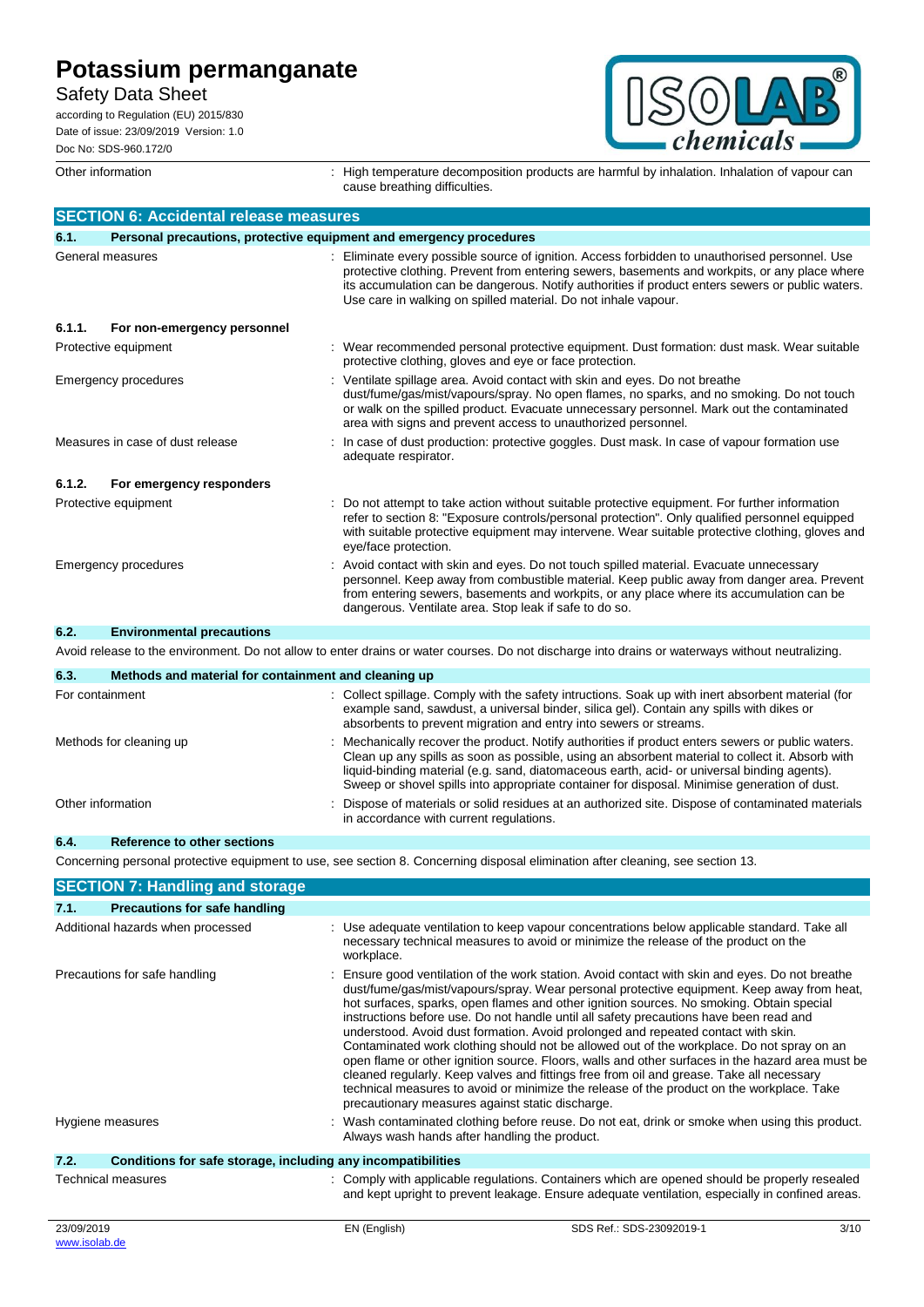# Safety Data Sheet

according to Regulation (EU) 2015/830 Date of issue: 23/09/2019 Version: 1.0 Doc No: SDS-960.172/0



| Storage conditions           | : Store locked up. Store in a well-ventilated place. Keep cool.               |
|------------------------------|-------------------------------------------------------------------------------|
| Incompatible products        | : Strong acids. Strong bases. Strong oxidizing agents. Peroxides. Explosives. |
| Incompatible materials       | : combustible materials. Extremely high or low temperatures.                  |
| Heat and ignition sources    | : Do not smoke. KEEP SUBSTANCE AWAY FROM: ignition sources. heat sources.     |
| Information on mixed storage | : Keep away from food, drink and animal feeding stuffs.                       |
| Storage area                 | : Avoid : Extremely high or low temperatures. Heat and ignition sources.      |
|                              |                                                                               |

#### **7.3. Specific end use(s)**

No additional information available

## **SECTION 8: Exposure controls/personal protection**

| 8.1.<br><b>Control parameters</b>  |                      |                                                                                                |  |  |
|------------------------------------|----------------------|------------------------------------------------------------------------------------------------|--|--|
| Potassium permanganate (7722-64-7) |                      |                                                                                                |  |  |
| EU                                 | Local name           | Potassium permanganate                                                                         |  |  |
| EU                                 | IOELV TWA $(mq/m3)$  | $0.05$ mg/m <sup>3</sup> (respirable fraction)<br>$0.2$ mg/m <sup>3</sup> (inhalable fraction) |  |  |
| EU                                 | <b>Notes</b>         | (Year of adoption 2011)                                                                        |  |  |
| EU                                 | Regulatory reference | <b>SCOEL Recommendations</b>                                                                   |  |  |

| Potassium permanganate (7722-64-7)                                    |                              |  |
|-----------------------------------------------------------------------|------------------------------|--|
| DNEL/DMEL (Workers)                                                   |                              |  |
| Long-term - systemic effects, inhalation<br>$0.218$ mg/m <sup>3</sup> |                              |  |
| DNEL/DMEL (General population)                                        |                              |  |
| Long-term - systemic effects, oral                                    | 0.01111 mg/kg bodyweight/day |  |
| Long-term - systemic effects, inhalation                              | $0.0389$ mg/m <sup>3</sup>   |  |
| PNEC (Water)                                                          |                              |  |
| PNEC aqua (freshwater)                                                | $0.06$ µg/l                  |  |
| PNEC aqua (intermittent, freshwater)                                  | $0.6 \mu g/l$                |  |
| PNEC (STP)                                                            |                              |  |
| PNEC sewage treatment plant                                           | 164 mg/l                     |  |
|                                                                       |                              |  |

### **8.2. Exposure controls**

#### **Appropriate engineering controls:**

Ensure good ventilation of the work station. Avoid contact with skin, eyes and clothing. Carry out operations in the open/under local exhaust/ventilation or with respiratory protection. Consider the use of a work permit system e.g. for maintenance activities. Emergency eye wash fountains and safety showers should be available in the immediate vicinity of any potential exposure. In the event that dust and/or fine particles are generated with this product, it is prudent to minimize prolonged inhalation exposure to these forms not to exceed the occupational exposure limit. Measure concentrations regularly, and at the time of any change occuring in conditions likely to have consequences on workers exposure.

#### **Personal protective equipment:**

Gloves. Safety glasses. Protective clothing.

#### **Hand protection:**

Protective gloves. EN 374

#### **Eye protection:**

Safety glasses. EN 166. Where excessive dust may result, wear goggles

#### **Skin and body protection:**

Wear suitable protective clothing. In case of dust production: dustproof clothing. In case of dust production: head/neck protection. Where contact with eyes or skin is likely, wear suitable protection

#### **Respiratory protection:**

[In case of inadequate ventilation] wear respiratory protection. Dust production: dust mask with filter type P1. Where excessive vapour may result, wear approved mask

#### **Personal protective equipment symbol(s):**

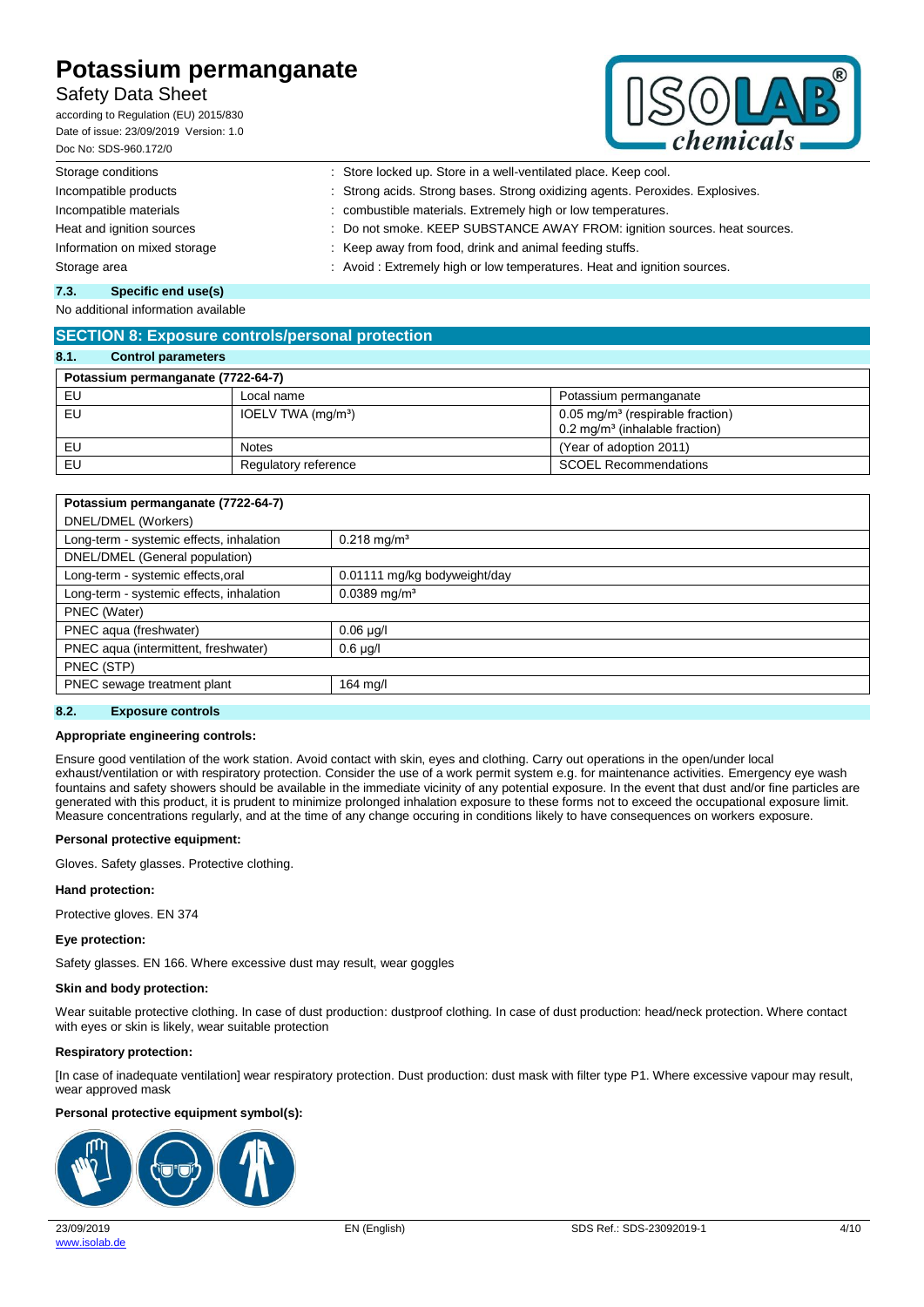## Safety Data Sheet

according to Regulation (EU) 2015/830 Date of issue: 23/09/2019 Version: 1.0 Doc No: SDS-960.172/0

#### **Environmental exposure controls:**

#### Avoid release to the environment.

#### **Consumer exposure controls:**

Do not eat, drink or smoke during use. Always wash hands after handling the product. Avoid contact with skin and eyes. Avoid contact during pregnancy/while nursing.

#### **Other information:**

Always wash hands after handling the product. Wash hands and other exposed areas with mild soap and water before eating, drinking or smoking and when leaving work.

| <b>SECTION 9: Physical and chemical properties</b>            |                                          |  |
|---------------------------------------------------------------|------------------------------------------|--|
| Information on basic physical and chemical properties<br>9.1. |                                          |  |
| Physical state                                                | Solid                                    |  |
| Appearance                                                    | Powder.                                  |  |
| Molecular mass                                                | 158.03 g/mol                             |  |
| Colour                                                        | Purple. Black.                           |  |
| Odour                                                         | Odourless.                               |  |
| Odour threshold                                               | No data available                        |  |
| рH                                                            | 7 - 9 (20 g/l, H <sub>2</sub> O, 20 °C)  |  |
| Relative evaporation rate (butylacetate=1)                    | : No data available                      |  |
| Melting point                                                 | > 240 °C (decomposition)                 |  |
| Freezing point                                                | Not applicable                           |  |
| Boiling point                                                 | No data available                        |  |
| Flash point                                                   | Not applicable                           |  |
| Auto-ignition temperature                                     | Not applicable                           |  |
| Decomposition temperature                                     | 240 °C                                   |  |
| Flammability (solid, gas)                                     | Non flammable.                           |  |
| Vapour pressure                                               | < $0.01$ hPa (20 °C)                     |  |
| Relative vapour density at 20 °C                              | No data available                        |  |
| Relative density                                              | No data available                        |  |
| Density                                                       | 2.70 g/cm <sup>3</sup> (20 $^{\circ}$ C) |  |
| Solubility                                                    | Water: 64 g/l (20 °C)                    |  |
| Log Pow                                                       | No data available                        |  |
| Viscosity, kinematic                                          | Not applicable                           |  |
| Viscosity, dynamic                                            | No data available                        |  |
| <b>Explosive properties</b>                                   | No data available                        |  |
| Oxidising properties                                          | Oxidising solid.                         |  |
| <b>Explosive limits</b>                                       | Not applicable                           |  |
| 9.2.<br><b>Other information</b>                              |                                          |  |
| No additional information available                           |                                          |  |
| <b>SECTION 10: Stability and reactivity</b>                   |                                          |  |

## **10.1. Reactivity**

May intensify fire; oxidiser.

### **10.2. Chemical stability**

Stable under normal conditions.

#### **10.3. Possibility of hazardous reactions**

No dangerous reactions known under normal conditions of use.

#### **10.4. Conditions to avoid**

Avoid contact with hot surfaces. Heat. No flames, no sparks. Eliminate all sources of ignition.

#### **10.5. Incompatible materials**

Combustible materials. Strong acids. Strong bases. Strong oxidizing agents. Peroxides. Explosives.

### **10.6. Hazardous decomposition products**

Under normal conditions of storage and use, hazardous decomposition products should not be produced.

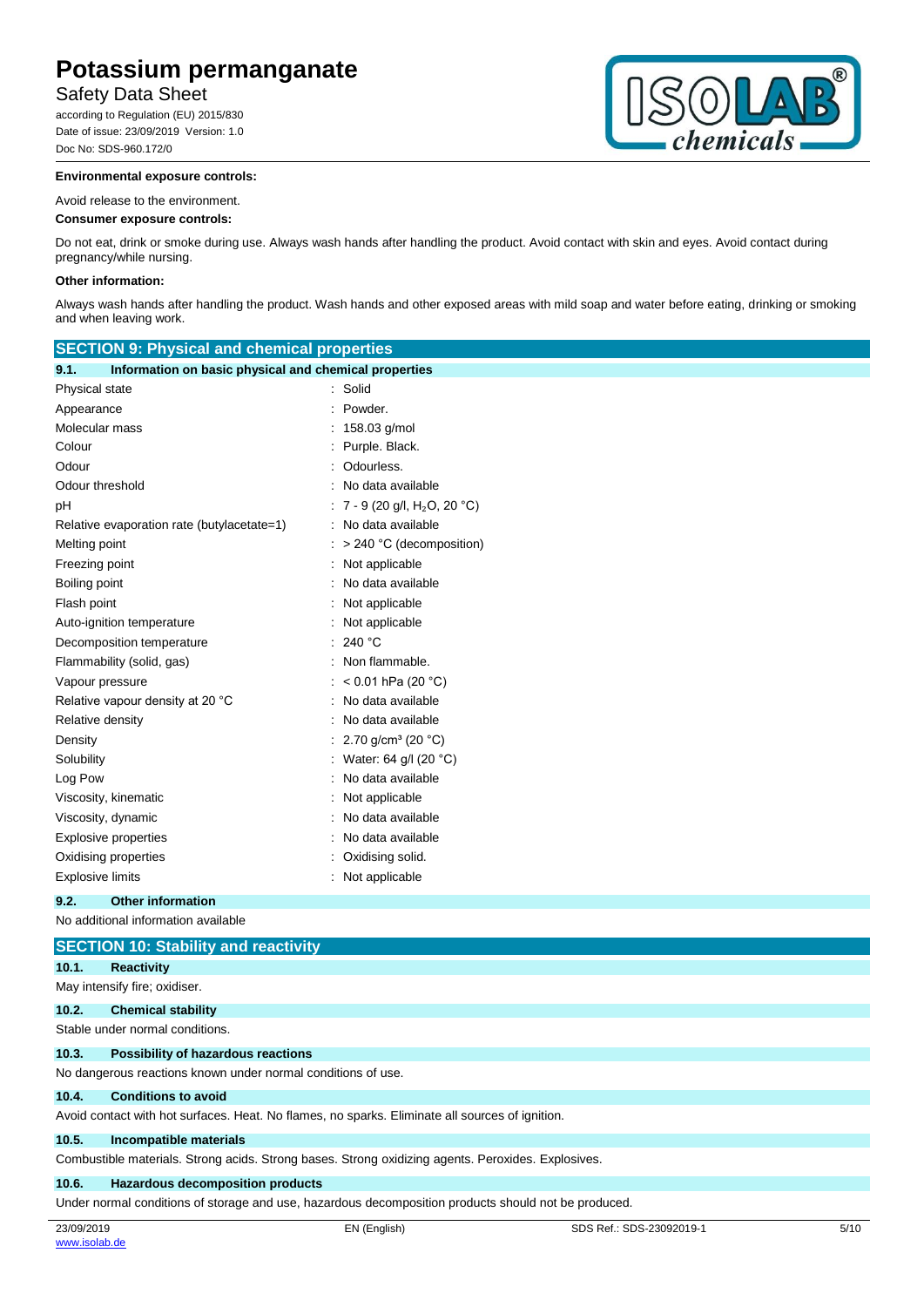Safety Data Sheet

according to Regulation (EU) 2015/830 Date of issue: 23/09/2019 Version: 1.0 Doc No: SDS-960.172/0



| <b>SECTION 11: Toxicological information</b>  |                                                                                                        |  |
|-----------------------------------------------|--------------------------------------------------------------------------------------------------------|--|
| 11.1.<br>Information on toxicological effects |                                                                                                        |  |
| Acute toxicity (oral)                         | Harmful if swallowed.                                                                                  |  |
| Acute toxicity (dermal)                       | Not classified                                                                                         |  |
| Acute toxicity (inhalation)                   | Not classified                                                                                         |  |
| Potassium permanganate (7722-64-7)            |                                                                                                        |  |
| LD50 oral rat                                 | 750 mg/kg                                                                                              |  |
| LD50 dermal rat                               | > 2000 mg/kg bodyweight Animal: rat, Guideline: EU Method B.3 (Acute Toxicity (Dermal))                |  |
| Skin corrosion/irritation                     | Causes severe skin burns and eye damage.                                                               |  |
| Serious eye damage/irritation                 | Serious eye damage, category 1, implicit                                                               |  |
| Respiratory or skin sensitisation             | Not classified                                                                                         |  |
| Germ cell mutagenicity                        | Not classified                                                                                         |  |
| Carcinogenicity                               | Not classified                                                                                         |  |
| Reproductive toxicity                         | Suspected of damaging the unborn child.                                                                |  |
| STOT-single exposure                          | Not classified                                                                                         |  |
| STOT-repeated exposure                        | Not classified                                                                                         |  |
| Potassium permanganate (7722-64-7)            |                                                                                                        |  |
| LOAEL (dermal, rat/rabbit, 90 days)           | Animal: rat, Guideline: OECD Guideline 410 (Repeated Dose Dermal Toxicity: 21/28-Day<br>Study)         |  |
| NOAEL (oral, rat, 90 days)                    | 40 mg/kg bodyweight Animal: rat, Guideline: EU Method B.7 (Repeated Dose (28 Days)<br>Toxicity (Oral)) |  |
| Aspiration hazard                             | Not classified                                                                                         |  |

| Very toxic to aquatic life with long lasting effects.                               |  |
|-------------------------------------------------------------------------------------|--|
| Very toxic to aquatic life.                                                         |  |
| : Very toxic to aquatic life with long lasting effects.<br>Chronic aquatic toxicity |  |
|                                                                                     |  |
| 0.47 mg/l Test organisms (species): Poecilia reticulata                             |  |
| 0.06 mg/l Test organisms (species): Daphnia magna                                   |  |
|                                                                                     |  |

## **12.2. Persistence and degradability**

No additional information available

## **12.3. Bioaccumulative potential**

## No additional information available

**12.4. Mobility in soil**

No additional information available

### **12.5. Results of PBT and vPvB assessment**

## No additional information available **12.6. Other adverse effects**

No additional information available

| <b>SECTION 13: Disposal considerations</b> |              |                                                                                                                                                                                                                                                                                    |      |  |
|--------------------------------------------|--------------|------------------------------------------------------------------------------------------------------------------------------------------------------------------------------------------------------------------------------------------------------------------------------------|------|--|
| <b>Waste treatment methods</b><br>13.1.    |              |                                                                                                                                                                                                                                                                                    |      |  |
| Regional legislation (waste)               |              | : Disposal must be done according to official regulations. Waste Management Regulation<br>published in the Official Journal numbered 29314 on April 2, 2015. Regulation on Incineration<br>of Waste Materials published in the Official Journal numbered 27721 on October 6, 2010. |      |  |
| Waste treatment methods                    |              | Dispose of contents/container in accordance with licensed collector's sorting instructions. Do<br>not remove as household garbage.                                                                                                                                                 |      |  |
| Sewage disposal recommendations            |              | Disposal must be done according to official regulations.                                                                                                                                                                                                                           |      |  |
| Additional information                     | regulation.  | Empty containers should be taken for recycling, recovery or waste in accordance with local                                                                                                                                                                                         |      |  |
| 23/09/2019<br>www.isolab.de                | EN (English) | SDS Ref.: SDS-23092019-1                                                                                                                                                                                                                                                           | 6/10 |  |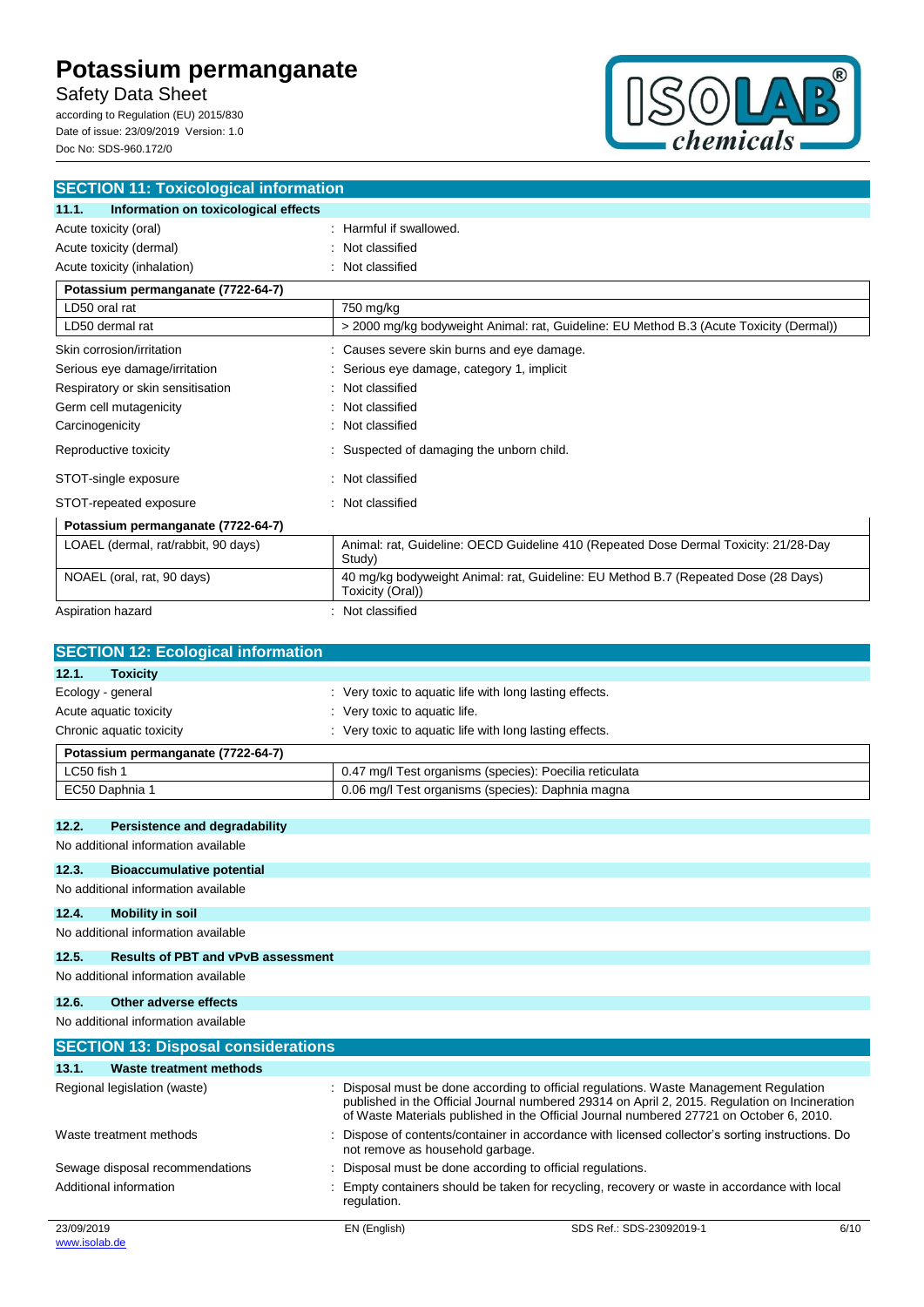# Safety Data Sheet

according to Regulation (EU) 2015/830 Date of issue: 23/09/2019 Version: 1.0 Doc No: SDS-960.172/0



European List of Waste (LoW) code : 16 09 01<sup>\*</sup> - permanganates, e.g. potassium permanganate

# **SECTION 14: Transport information**

#### In accordance with ADR / RID / IMDG / IATA / ADN

| <b>ADR</b>                                                                              | <b>IMDG</b>                                                                                                    | <b>IATA</b>                                                                               | <b>ADN</b>                                                                                | <b>RID</b>                                                                                |
|-----------------------------------------------------------------------------------------|----------------------------------------------------------------------------------------------------------------|-------------------------------------------------------------------------------------------|-------------------------------------------------------------------------------------------|-------------------------------------------------------------------------------------------|
| 14.1.<br><b>UN number</b>                                                               |                                                                                                                |                                                                                           |                                                                                           |                                                                                           |
| 1490                                                                                    | 1490                                                                                                           | 1490                                                                                      | 1490                                                                                      | 1490                                                                                      |
| 14.2.<br>UN proper shipping name                                                        |                                                                                                                |                                                                                           |                                                                                           |                                                                                           |
| <b>POTASSIUM</b>                                                                        | <b>POTASSIUM</b>                                                                                               | Potassium permanganate                                                                    | <b>POTASSIUM</b>                                                                          | <b>POTASSIUM</b>                                                                          |
| PERMANGANATE                                                                            | PERMANGANATE                                                                                                   |                                                                                           | PERMANGANATE                                                                              | PERMANGANATE                                                                              |
| <b>Transport document description</b>                                                   |                                                                                                                |                                                                                           |                                                                                           |                                                                                           |
| UN 1490 POTASSIUM<br>PERMANGANATE, 5.1, II,<br>(E), ENVIRONMENTALLY<br><b>HAZARDOUS</b> | UN 1490 POTASSIUM<br>PERMANGANATE, 5.1, II,<br><b>MARINE</b><br>POLLUTANT/ENVIRONM<br><b>ENTALLY HAZARDOUS</b> | UN 1490 Potassium<br>permanganate, 5.1, II,<br><b>ENVIRONMENTALLY</b><br><b>HAZARDOUS</b> | UN 1490 POTASSIUM<br>PERMANGANATE, 5.1, II,<br><b>ENVIRONMENTALLY</b><br><b>HAZARDOUS</b> | UN 1490 POTASSIUM<br>PERMANGANATE, 5.1, II,<br><b>ENVIRONMENTALLY</b><br><b>HAZARDOUS</b> |
| 14.3.<br><b>Transport hazard class(es)</b>                                              |                                                                                                                |                                                                                           |                                                                                           |                                                                                           |
| 5.1                                                                                     | 5.1                                                                                                            | 5.1                                                                                       | 5.1                                                                                       | 5.1                                                                                       |
| Ö                                                                                       | Ö                                                                                                              | ℧                                                                                         | ℧                                                                                         | ّ₫                                                                                        |
| 14.4.<br><b>Packing group</b>                                                           |                                                                                                                |                                                                                           |                                                                                           |                                                                                           |
| Ш                                                                                       | Ш.                                                                                                             | Ш                                                                                         | Ш                                                                                         | Ш                                                                                         |
| <b>Environmental hazards</b><br>14.5.                                                   |                                                                                                                |                                                                                           |                                                                                           |                                                                                           |
| Dangerous for the                                                                       | Dangerous for the                                                                                              | Dangerous for the                                                                         | Dangerous for the                                                                         | Dangerous for the                                                                         |
| environment: Yes                                                                        | environment: Yes                                                                                               | environment: Yes                                                                          | environment: Yes                                                                          | environment: Yes                                                                          |
|                                                                                         | Marine pollutant: Yes                                                                                          |                                                                                           |                                                                                           |                                                                                           |
| No supplementary information available                                                  |                                                                                                                |                                                                                           |                                                                                           |                                                                                           |

#### **14.6. Special precautions for user**

#### **- Overland transport** Classification code (ADR) : O2 Limited quantities (ADR) : 1kg Excepted quantities (ADR) : E2 Packing instructions (ADR) : P002, IBC08 Special packing provisions (ADR) : B4 Mixed packing provisions (ADR) : MP2 Portable tank and bulk container instructions : T3 (ADR) Portable tank and bulk container special : TP33 provisions (ADR) Tank code (ADR) : SGAN Tank special provisions (ADR) : TU3 Vehicle for tank carriage : AT Transport category (ADR) : 2 Special provisions for carriage - Packages : V11 (ADR) Special provisions for carriage - Loading, : CV24 unloading and handling (ADR) Hazard identification number (Kemler No.) : 50 Orange plates 50 1490 Tunnel restriction code (ADR) : E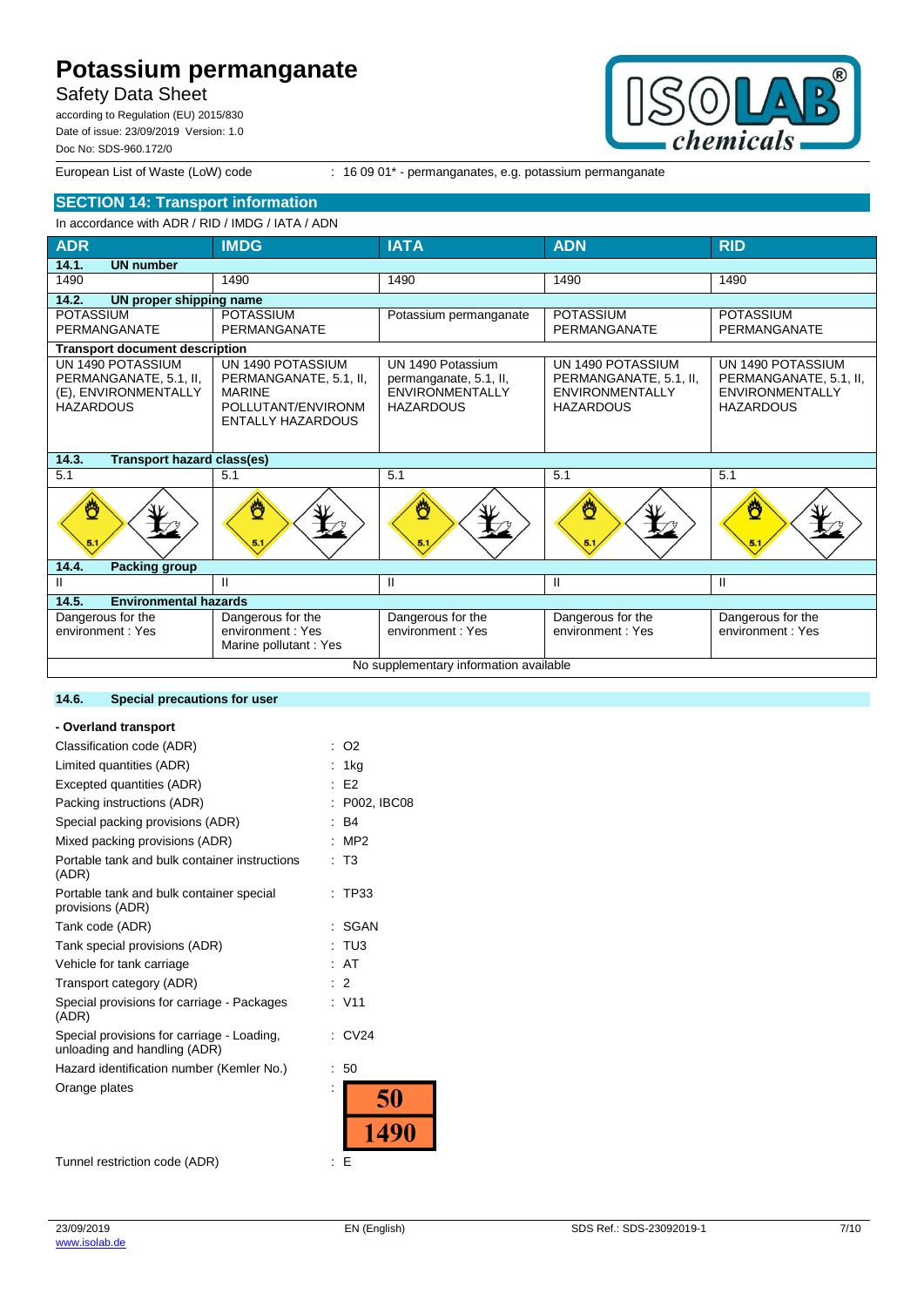# Safety Data Sheet

according to Regulation (EU) 2015/830 Date of issue: 23/09/2019 Version: 1.0 Doc No: SDS-960.172/0



#### **- Transport by sea**

| Limited quantities (IMDG)          | $: 1$ kg                                                                                                                      |
|------------------------------------|-------------------------------------------------------------------------------------------------------------------------------|
| Excepted quantities (IMDG)         | E2                                                                                                                            |
| Packing instructions (IMDG)        | : P002                                                                                                                        |
| IBC packing instructions (IMDG)    | $\therefore$ IBC08                                                                                                            |
| IBC special provisions (IMDG)      | : B21, B4                                                                                                                     |
| Tank instructions (IMDG)           | : T3                                                                                                                          |
| Tank special provisions (IMDG)     | : TP33                                                                                                                        |
| EmS-No. (Fire)                     | : FH                                                                                                                          |
| EmS-No. (Spillage)                 | $\cdot$ S-Q                                                                                                                   |
| Stowage category (IMDG)            | : D                                                                                                                           |
| Segregation (IMDG)                 | : SG38, SG49, SG60                                                                                                            |
| Properties and observations (IMDG) | : Dark purple crystals or powder. Soluble<br>hydrogen peroxide. Reacts fiercely with<br>explosive mixtures with combustible m |

e in water. Reacts vigorously with sulphuric acid and h cyanides when heated or by friction. May form aterial, powdered metals or ammonium compounds. These mixtures are sensitive to friction and are liable to ignite. When involved in a fire, may cause an explosion.

## **- Air transport**

| PCA Excepted quantities (IATA)                                             |    | E <sub>2</sub>     |
|----------------------------------------------------------------------------|----|--------------------|
| PCA Limited quantities (IATA)                                              |    | Y544               |
| PCA limited quantity max net quantity (IATA)                               | ÷  | 2.5kg              |
| PCA packing instructions (IATA)                                            |    | 558                |
| PCA max net quantity (IATA)                                                |    | 5kg                |
| CAO packing instructions (IATA)                                            |    | 562                |
| CAO max net quantity (IATA)                                                |    | $25$ <sub>kg</sub> |
| ERG code (IATA)                                                            |    | 5L                 |
| - Inland waterway transport                                                |    |                    |
| Classification code (ADN)                                                  |    | O <sub>2</sub>     |
| Limited quantities (ADN)                                                   |    | $1$ kg             |
| Excepted quantities (ADN)                                                  |    | E <sub>2</sub>     |
| Equipment required (ADN)                                                   |    | <b>PP</b>          |
| Number of blue cones/lights (ADN)                                          |    | 0                  |
| - Rail transport                                                           |    |                    |
| Classification code (RID)                                                  |    | O2                 |
| Limited quantities (RID)                                                   |    | 1kg                |
| Excepted quantities (RID)                                                  |    | E <sub>2</sub>     |
| Packing instructions (RID)                                                 |    | P002, IBC08        |
| Special packing provisions (RID)                                           |    | B <sub>4</sub>     |
| Mixed packing provisions (RID)                                             |    | MP <sub>2</sub>    |
| Portable tank and bulk container instructions<br>(RID)                     |    | T3                 |
| Portable tank and bulk container special<br>provisions (RID)               |    | <b>TP33</b>        |
| Tank codes for RID tanks (RID)                                             |    | SGAN               |
| Special provisions for RID tanks (RID)                                     |    | TU3                |
| Transport category (RID)                                                   |    | 2                  |
| Special provisions for carriage - Packages<br>(RID)                        | ÷  | W11                |
| Special provisions for carriage - Loading,<br>unloading and handling (RID) |    | CW24               |
| Colis express (express parcels) (RID)                                      |    | CE10               |
| Hazard identification number (RID)                                         | ÷. | 50                 |
|                                                                            |    |                    |

### **14.7. Transport in bulk according to Annex II of Marpol and the IBC Code**

Not applicable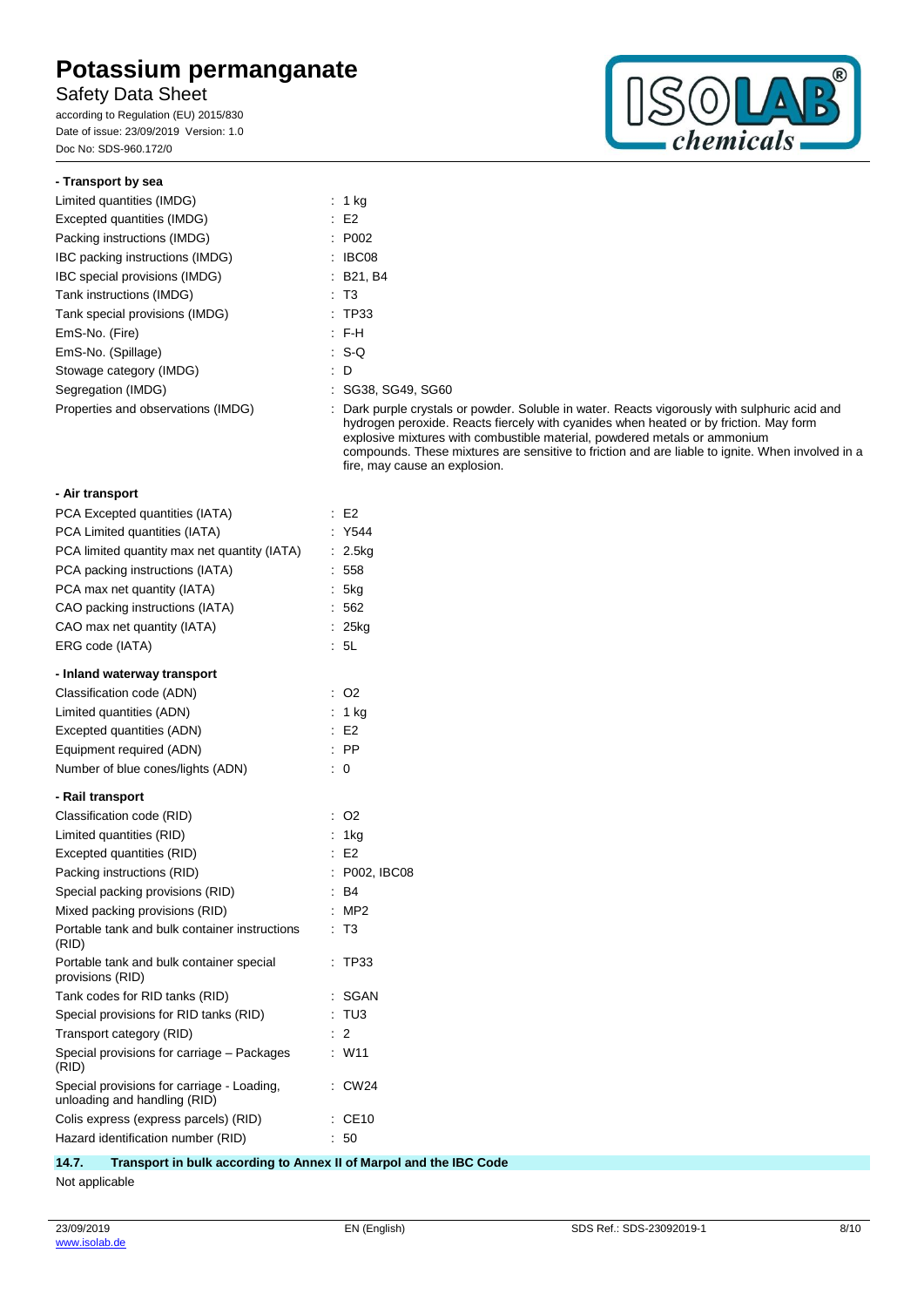# Safety Data Sheet

according to Regulation (EU) 2015/830 Date of issue: 23/09/2019 Version: 1.0 Doc No: SDS-960.172/0



### **SECTION 15: Regulatory information**

**15.1. Safety, health and environmental regulations/legislation specific for the substance or mixture**

#### **15.1.1. EU-Regulations**

No REACH Annex XVII restrictions

Potassium permanganate is not on the REACH Candidate List Potassium permanganate is not on the REACH Annex XIV List

#### **15.1.2. National regulations**

#### **Germany**

Reference to AwSV : Water hazard class (WGK) 3, Highly hazardous to water (Classification according to AwSV; ID No. 1936)

12th Ordinance Implementing the Federal Immission Control Act - 12.BImSchV

: Is not subject of the 12. BlmSchV (Hazardous Incident Ordinance)

#### **15.2. Chemical safety assessment**

No chemical safety assessment has been carried out

### **SECTION 16: Other information**

| Abbreviations and acronyms: |                                                                                                 |  |
|-----------------------------|-------------------------------------------------------------------------------------------------|--|
| <b>ADN</b>                  | European Agreement concerning the International Carriage of Dangerous Goods by Inland Waterways |  |
| <b>ADR</b>                  | European Agreement concerning the International Carriage of Dangerous Goods by Road             |  |
| <b>ATE</b>                  | <b>Acute Toxicity Estimate</b>                                                                  |  |
| <b>BCF</b>                  | <b>Bioconcentration factor</b>                                                                  |  |
| <b>DMEL</b>                 | Derived Minimal Effect level                                                                    |  |
| <b>DNEL</b>                 | Derived-No Effect Level                                                                         |  |
| <b>EC50</b>                 | Median effective concentration                                                                  |  |
| <b>IARC</b>                 | International Agency for Research on Cancer                                                     |  |
| <b>IATA</b>                 | International Air Transport Association                                                         |  |
| <b>IMDG</b>                 | International Maritime Dangerous Goods                                                          |  |
| <b>LC50</b>                 | Median lethal concentration                                                                     |  |
| LD50                        | Median lethal dose                                                                              |  |
| LOAEL                       | Lowest Observed Adverse Effect Level                                                            |  |
| <b>NOAEC</b>                | No-Observed Adverse Effect Concentration                                                        |  |
| <b>NOAEL</b>                | No-Observed Adverse Effect Level                                                                |  |
| <b>NOEC</b>                 | No-Observed Effect Concentration                                                                |  |
| OECD                        | Organisation for Economic Co-operation and Development                                          |  |
| PBT                         | Persistent Bioaccumulative Toxic                                                                |  |
| PNEC                        | <b>Predicted No-Effect Concentration</b>                                                        |  |
| <b>RID</b>                  | Regulations concerning the International Carriage of Dangerous Goods by Rail                    |  |
| <b>SDS</b>                  | Safety Data Sheet                                                                               |  |
| <b>STP</b>                  | Sewage treatment plant                                                                          |  |
| <b>TLM</b>                  | <b>Median Tolerance Limit</b>                                                                   |  |
| vPvB                        | Very Persistent and Very Bioaccumulative                                                        |  |
|                             |                                                                                                 |  |

Data sources **in the source of the Classification according to Regulation (EC) No. 1272/2008 [CLP]. ECHA (European Chemicals in the material of the material of the material of the material of the material of the material o** Agency). Supplier's safety documents.

Other information : DISCLAIMER OF LIABILITY The information in this SDS was obtained from sources which we believe are reliable. However, the information is provided without any warranty, express or implied, regarding its correctness. The conditions or methods of handling, storage, use or disposal of the product are beyond our control and may be beyond our knowledge. For this and other reasons, we do not assume responsibility and expressly disclaim liability for loss, damage

or expense arising out of or in any way connected with the handling, storage, use or disposal of the product. This SDS was prepared and is to be used only for this product. If the product is used as a component in another product, this SDS information may not be applicable.

#### Full text of H- and EUH-statements:

| Acute Tox. 4 (Oral) | Acute toxicity (oral), Category 4                                 |
|---------------------|-------------------------------------------------------------------|
| Aquatic Acute 1     | Hazardous to the aquatic environment — Acute Hazard, Category 1   |
| Aquatic Chronic 1   | Hazardous to the aquatic environment — Chronic Hazard, Category 1 |
|                     |                                                                   |